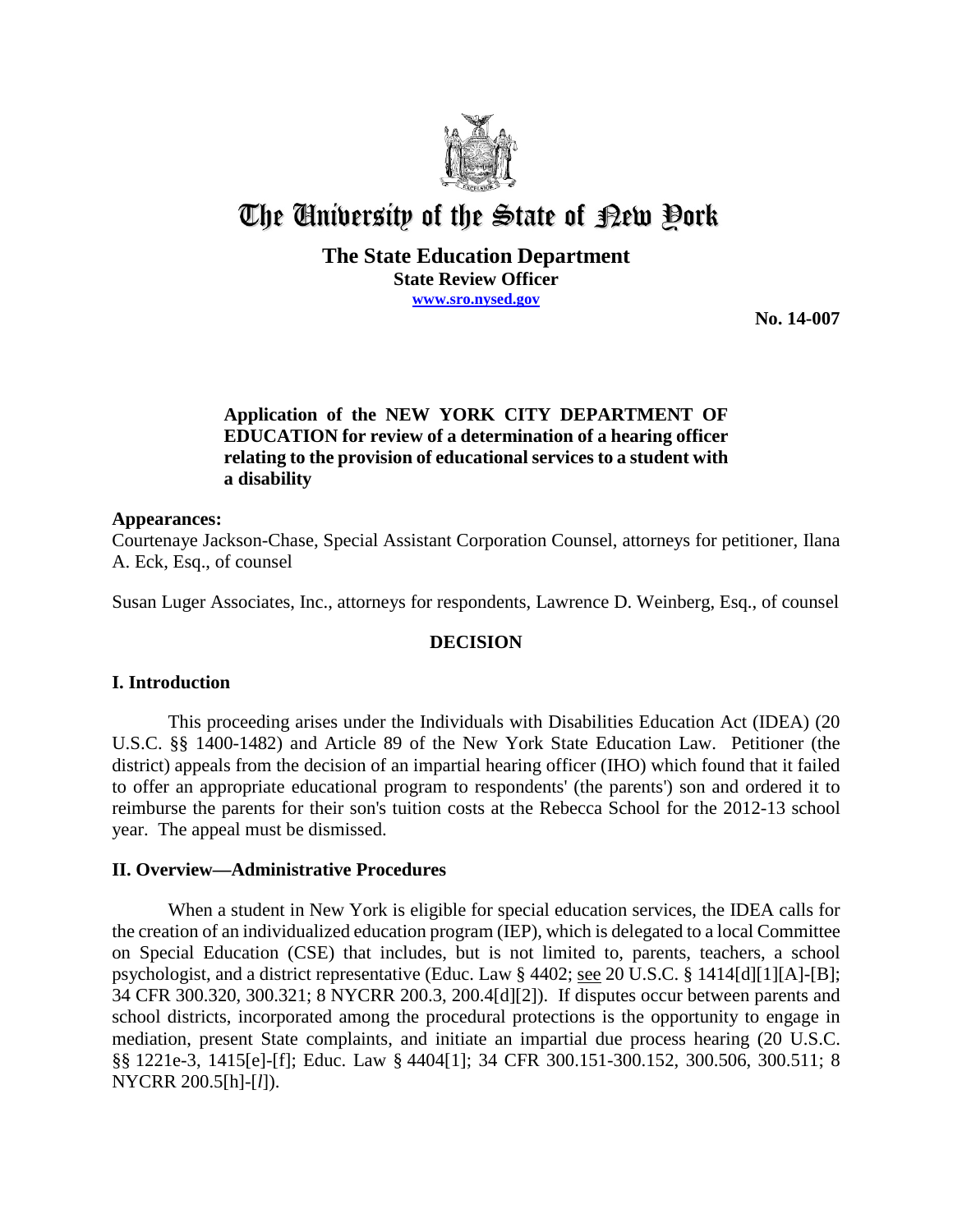New York State has implemented a two-tiered system of administrative review to address disputed matters between parents and school districts regarding "any matter relating to the identification, evaluation or educational placement of a student with a disability, or a student suspected of having a disability, or the provision of a free appropriate public education to such student" (8 NYCRR 200.5[i][1]; see 20 U.S.C. § 1415[b][6]-[7]; 34 CFR 300.503[a][1]-[2], 34 CFR 300.507[a]; 300.508[a][1]). First, after an opportunity to engage in a resolution process, the parties appear at an impartial hearing conducted at the local level before an IHO (Educ. Law § 4404[1][a]; 8 NYCRR 200.5[j]). An IHO typically conducts a trial-type hearing regarding the matters in dispute in which the parties have the right to be accompanied and advised by counsel and certain other individuals with special knowledge or training; present evidence and confront, cross-examine, and compel the attendance of witnesses; prohibit the introduction of any evidence at the hearing that has not been disclosed five business days before the hearing; and obtain a verbatim record of the proceeding (20 U.S.C. § 1415[f][2][A], [h][1]-[3]; 34 CFR 300.512[a][1]- [4]; 8 NYCRR 200.5[j][3][v], [vii], [xii]). The IHO must render and transmit a final written decision in the matter to the parties not later than 45 days after the expiration period or adjusted period for the resolution process (34 CFR 300.510[b][2], [c], 300.515[a]; 8 NYCRR 200.5[j][5]). A party may seek a specific extension of time of the 45-day timeline, which the IHO may grant in accordance with State and federal regulations (34 CFR 300.515[c]; 8 NYCRR 200.5[j][5]). The decision of the IHO is binding upon both parties unless appealed (Educ. Law § 4404[1]).

A party aggrieved by the decision of an IHO may subsequently appeal to a State Review Officer (SRO) (Educ. Law § 4404[2]; see 20 U.S.C. § 1415[g][1]; 34 CFR 300.514[b][1]; 8 NYCRR 200.5[k]). The appealing party or parties must identify the findings, conclusions, and orders of the IHO with which they disagree and indicate the relief that they would like the SRO to grant (8 NYCRR 279.4). The opposing party is entitled to respond to an appeal or cross-appeal in an answer (8 NYCRR 279.5). The SRO conducts an impartial review of the IHO's findings, conclusions, and decision and is required to examine the entire hearing record; ensure that the procedures at the hearing were consistent with the requirements of due process; seek additional evidence if necessary; and render an independent decision based upon the hearing record (34 CFR 300.514[b][2]; 8 NYCRR 279.12[a]). The SRO must ensure that a final decision is reached in the review and that a copy of the decision is mailed to each of the parties not later than 30 days after the receipt of a request for a review, except that a party may seek a specific extension of time of the 30-day timeline, which the SRO may grant in accordance with State and federal regulations (34 CFR 300.515[b], [c]; 8 NYCRR 200.5[k][2]).

#### **III. Facts and Procedural History**

On May 2, 2012, the CSE convened to conduct the student's annual review and to develop his IEP for the 2012-13 school year (see Tr. pp. 554-55; Dist. Ex. 2 at pp. 1, 10).<sup>1, 2</sup> Finding the

 $1$  At the time of the May 2012 CSE meeting, the student had attended the Rebecca School since October 2011 (see Tr. p. 524). The Commissioner of Education has not approved the Rebecca School as a school with which school districts may contract to instruct students with disabilities (see 8 NYCRR 200.1[d], 200.7).

 $2$  The handwritten pagination on the District Exhibit 2 is incorrect, in that the exhibit includes two pages identified as page "6" and no page identified as page "9" (see generally Dist. Ex. 2). For the purposes of this decision, citations to District Exhibit 2 will refer to the page numbers consecutively in the order that the document was originally paginated, with reference to the page numbers printed on the top right hand corner of each page (see id. at pp. 1-12).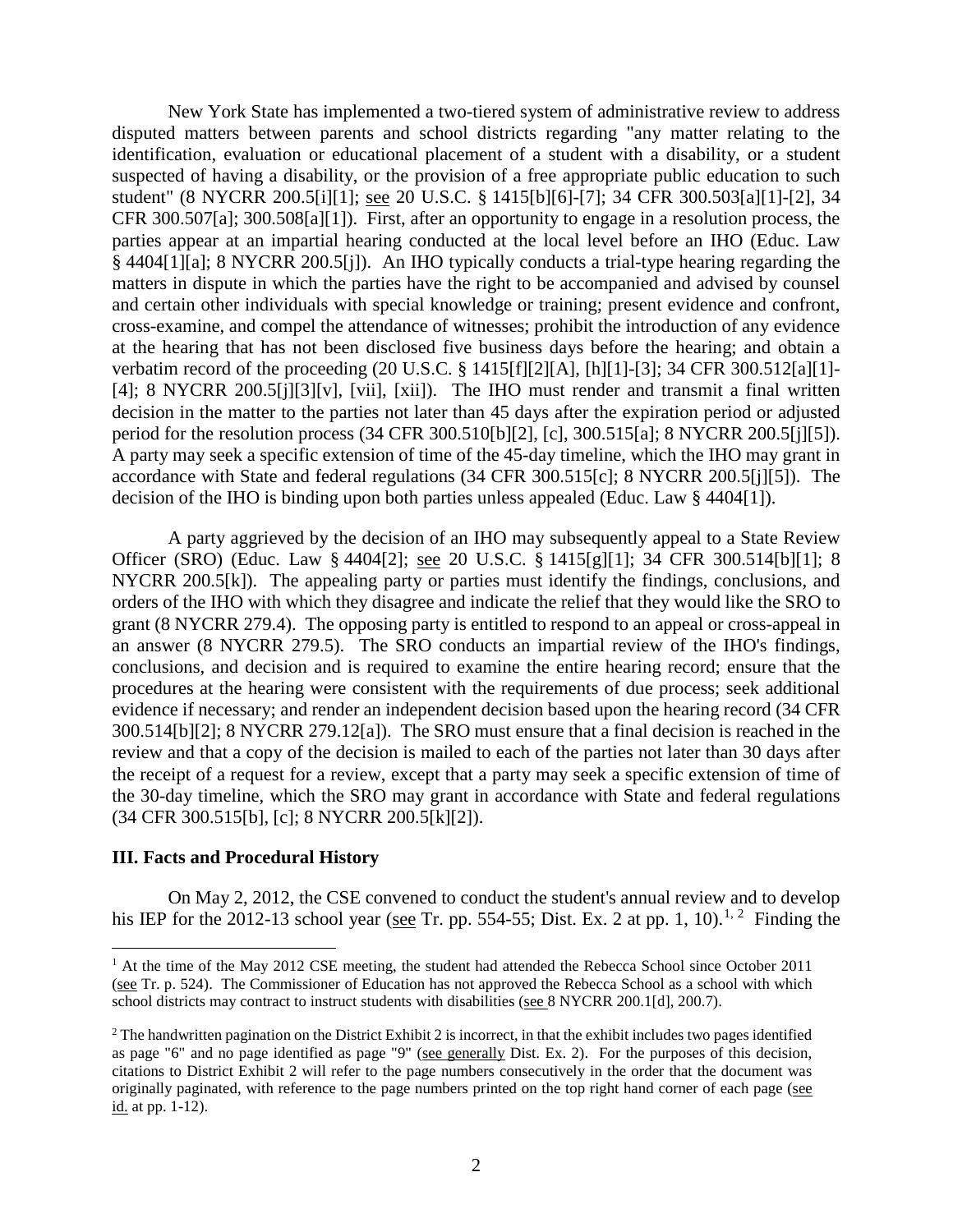student eligible for special education as a student with autism, the May 2012 CSE recommended a 12-month school year program in a 6:1+1 special class placement in a specialized school with the following related services: two 30-minute sessions per week of individual speech-language therapy; one 30-minute session per week of speech-language therapy in a group (3:1); two 30 minute sessions per week of individual occupational therapy (OT); and one 30-minute session per week of OT in a group (3:1) (Dist. Ex. 2 at. pp. 1, 7-8,  $10^{13}$ . The May 2012 IEP indicated the student would participate in the alternate assessment due to his severe cognitive and academic delays (id. at p. 9).

In a final notice of recommendation (FNR) dated June 7, 2012, the district summarized the special education and related services recommended in the May 2012 IEP and identified the particular public school site to which the district assigned the student to attend for the 2012-13 school year (Dist. Ex. 4).

In a letter dated June 13, 2012, the parents notified the district that they had visited the assigned public school site identified in the FNR and that, based on their observations and conversations with staff, it was not "an appropriate placement" for the student (Parent Ex. D at p. 1). The parents identified several aspects of the school that rendered it inappropriate; namely, that: (1) there were "not enough rooms" for the student to receive individual related services without distraction; (2) the school cafeteria was too large, "noisy," and "chaotic" for the student; (3) the school facility was too large; (4) there was only one security guard for the entire school building, which concerned the parents given the student's propensity to flee; (5) the school psychologist would only be present at the school one day per week; (6) school staff were inadequately trained to "handle a crisis" involving the student; (7) the school did not offer a "sufficient[ly] therapeutic environment;" (8) not all of the teachers at the assigned public school held certification in ABA; (9) the school applied a "one size fits all" approach to education and offered a single methodology for all students; and (10) the assigned school would be unable to provide the student with the "individualized attention" or "constant sensory integration" that he required (id. at pp. 1-2). Therefore, the parents advised the district that they were "unable to accept th[e] program/placement" for the student (id. at p. 2). The parents indicated that they intended to place the student at the Rebecca School for the 2012-13 school year and seek tuition reimbursement if the district did not offer" an appropriate program/placement. . . in a timely manner" (id.).

On June 18, 2012, the parents signed an enrollment contract with the Rebecca School for the student's attendance during the 2012-13 school year (see Parent Ex. I at pp. 3-6).

#### **A. Due Process Complaint Notice**

In a due process complaint notice dated June 27, 2012, the parents alleged that the district failed to offer the student a free appropriate public education (FAPE) for the 2012-13 school year (see Parent Ex. A at pp. 1-7). Specifically, the parents contended that the May 2012 CSE was improperly constituted because it did not include appropriate special education and regular education teachers (id. at p. 3). The parents further alleged that the May 2012 CSE ignored their concerns and did not prepare the student's annual goals at the CSE meeting, thus denying the parents an opportunity to participate in the development of the student's May 2012 IEP (id. at pp.

<sup>&</sup>lt;sup>3</sup> The student's eligibility for special education programs and related services as a student with autism is not in dispute (see 34 CFR 300.8[c][1]; 8 NYCRR 200.1[zz][1]).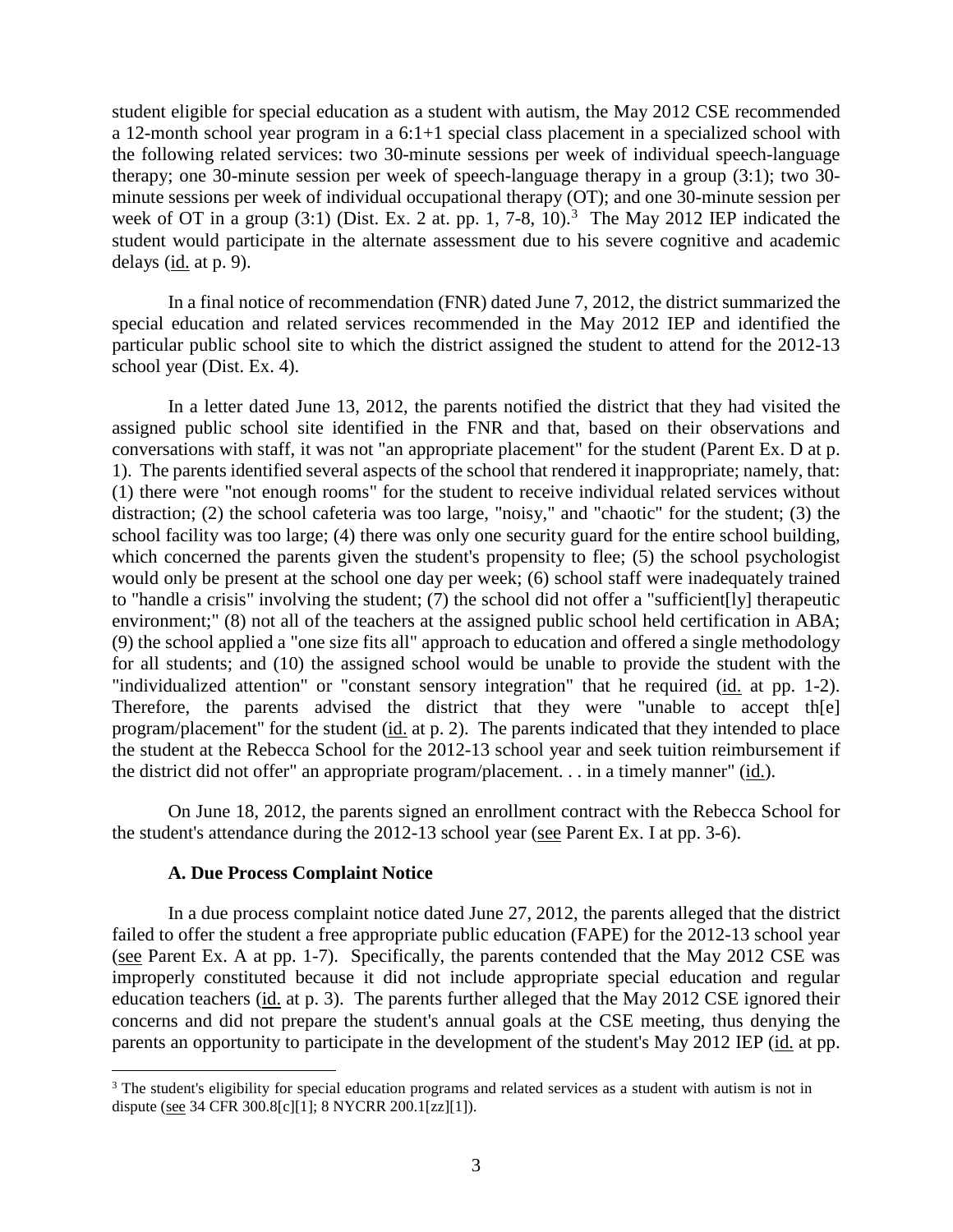2-3). Further, the parents alleged that the May 2012 CSE could not "provide the parents with information about the proposed program" (id. at p. 4). The parents additionally contended that the May 2012 CSE failed to consider evaluations obtained by the parents and submitted to the district, including a private neuropsychological evaluation, and did not "present any reports to the parent[s] prior to the meeting" (id. at pp. 2-3). Next, the parents contended that the May 2012 CSE predetermined its recommendations and was "unwilling to offer anything more than [what was included on] the IEP it . . . designed the year before" (id. at pp. 3-4). The parents further asserted that the May 2012 CSE did not conduct its own evaluations, including a classroom observation, "and/or collect appropriate or adequate data" in assessing the student's needs (id. at p. 3). In addition, the parents objected to the May 2012 CSE's consideration of a teacher report from the Rebecca School, as it was written "five months before the meeting" (id. at p. 3).

Regarding the May 2012 IEP, the parents alleged that it failed to address the student's academic, social/emotional, and behavioral needs (Parent Ex. A at p. 2). The parents alleged that the recommendations in the May 2012 IEP were not supported by the evaluations considered by the May 2012 CSE and were "contrary to the opinions of professionals who ha[d] direct knowledge of the student's needs" (id. at pp. 3-4). Additionally, the parents alleged that the program recommended by the May 2012 CSE did not offer "adequate or appropriate instruction, supports, supervision, or services" sufficient to allow the student to achieve progress, consisted of a "class size" and "student to teacher ratio" that was too large to allow the student to "benefit educationally," and failed to provide "enough opportunity for 1:1 instruction or attention" (id. at p. 4). The parents asserted that the May 2012 IEP, including the statement of the student's present levels of performance and the annual goals and short-term objectives, "did not meet all of the student's unique academic needs" (id. at p. 2). With respect to the annual goals included in the May 2012 IEP, the parents also alleged that an annual goal targeting life skills was inadequate because it lacked short-term objectives and the annual goals were developed by the Rebecca School and idiomatic to instruction utilizing the Developmental, Individual-difference, Relationship-based (DIR) Floortime model employed at the Rebecca School (id. at p. 3). The parents further argued that the May 2012 CSE improperly excluded parent counseling and training from the IEP (id.). Following the development of the May 2012 IEP, the parents alleged that they did not receive prior written notice as required by federal regulations (id. at p. 4). Additionally, the parents alleged that they did not receive a timely and/or appropriate FNR (id.).

Regarding the assigned public school site, the parents alleged that they visited the school on June 13, 2012 and concluded that it could not implement the May 2012 IEP for the following reasons: (1) the school's speech-language therapists shared a small office, which would affect the student's ability to focus; (2) OT services were exclusively "push-in" and conducted in the classroom or hallways; (3) the number of students who ate lunch in the cafeteria would overwhelm the student, who is "noise sensitive;" (4) the "program" at the school was "not therapeutic enough," and in particular, the school's one psychologist was present only one day per week, and school staff were unclear as to how the school could handle a "crisis" involving the student; (5) the school's single security guard provided insufficient security should the student, who is impulsive, run away; (6) the student would not be functionally grouped with students with similar needs in the assigned classroom; (7) the assigned classroom did not provide the "amount of 1:1 instruction or attention" the student required; and (8) the classroom did not employ "appropriate" teaching methodologies (Parent Ex. A at pp. 4-5). Additionally, the parents alleged that this school "did not have a spot for the student" (id. at p. 5).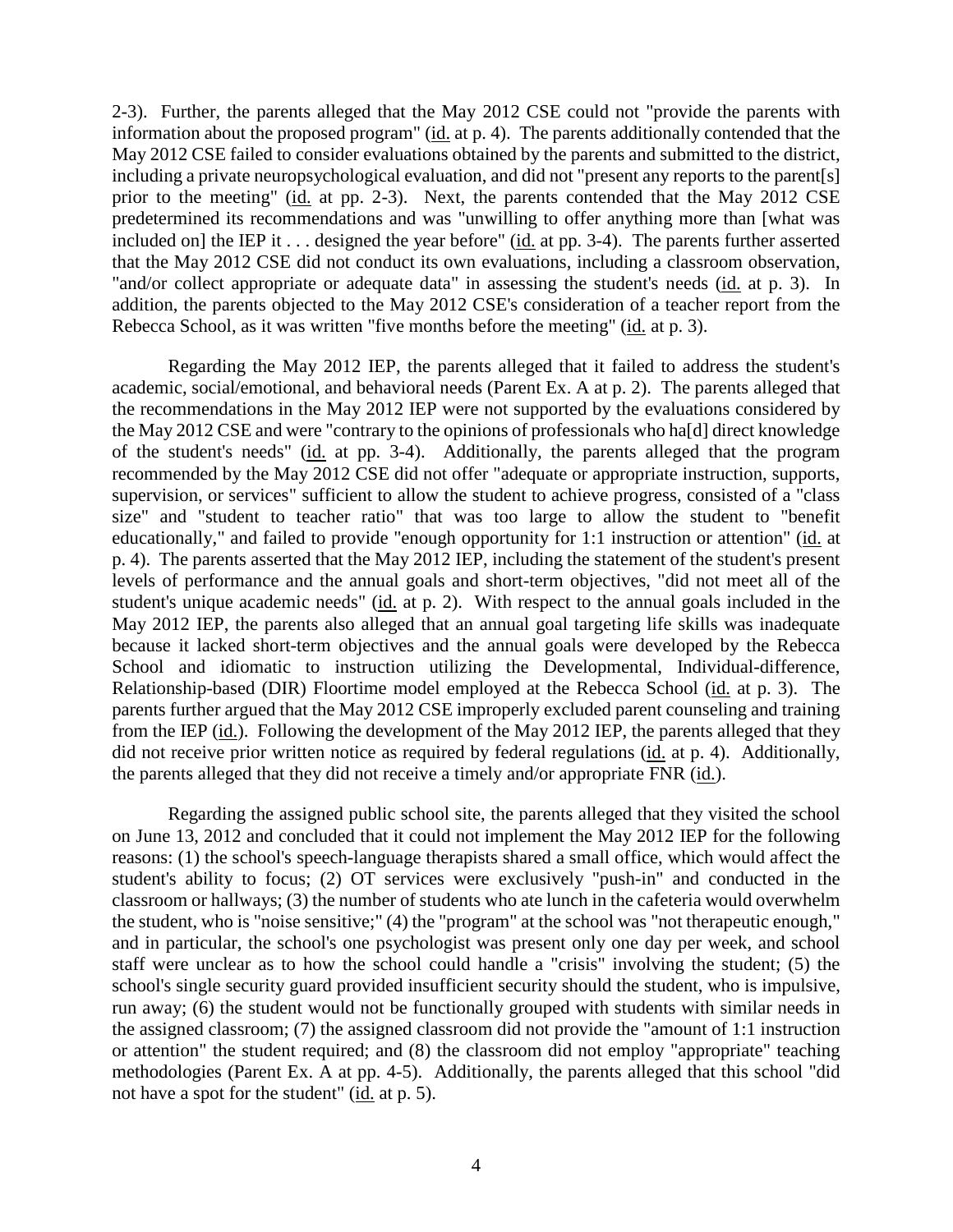The parents indicated that the student's unilateral placement at the Rebecca School was appropriate because it provided specialized instruction to meet the student's needs (Parent Ex. A at p. 5). Moreover, the parents asserted that the student "made and continue[d] to make" progress at the Rebecca School (id.). With respect to equitable considerations, the parents indicated that they cooperated with the May 2012 CSE and timely notified the district of deficiencies with the assigned public school site, as well as their intent to seek tuition reimbursement (id. at pp. 4, 5).

The parents invoked the student's right to a pendency placement, identifying an IHO Decision dated May 31, 2012, which ordered the district to reimburse the parents for the costs of the student's tuition at the Rebecca School for the 2011-12 school year (Parent Ex. A at pp. 5-6). For relief, the parents sought: (1) the costs of the student's education at the Rebecca School for the 2012-13 school year; (2) "[d]oor-to-door special education transportation"; (3) reimbursement, an award of compensatory education, or related service authorizations to meet the student's related service needs; and (4) the cost of "[e]valuations" (id. at p. 6).

#### **B. Impartial Hearing Officer Decision**

On September 6, 2012, an impartial hearing convened and, following seven days of proceedings, concluded on October 7, 2013 (Tr. pp. 1-648). On December 6, 2013, the IHO issued an interim decision, finding that the Rebecca School constituted the student's last agreed upon placement pursuant to a May 31, 2012 IHO decision (Interim IHO Decision at p. 4).<sup>4</sup> By final decision dated December 9, 2013, the IHO found that the district failed to offer the student a FAPE for the 2012-13 school year, that the Rebecca School was an appropriate unilateral placement for the student, and that equitable considerations weighed in favor of the parents' request for relief (IHO Decision at pp. 29-36).<sup>5</sup>

First, the IHO disposed of several of the parents' claims.<sup>6</sup> Reviewing the conduct of the May 2012 CSE, the IHO found no evidence indicating that the parents were deprived of the opportunity to participate in the development of the student's May 2012 IEP (IHO Decision at p. 30). Additionally, the IHO found that the parents' allegation that they were not provided reports prior to the CSE meeting was "unsupported by the record" (id.). The IHO also found that the May 2012 CSE reviewed "information necessary to develop an accurate IEP" (id.). Specifically, the IHO found "no evidence" that the May 2012 CSE failed to consider the private neuropsychological evaluation (id.). Further, the IHO held that neither party introduced evidence regarding a classroom observation of the student, which, in any event, was not required (id. at p. 30). The IHO

 <sup>4</sup> During the impartial hearing, on September 17, 2012, the parents requested that the IHO rule upon their application for pendency (Tr. p. 29). The IHO, with the agreement of the parties, deferred making a determination until an decision was issued relative to the administrative appeal of the May 31, 2012 IHO decision (Tr. pp. 30- 31; see Application of the Dep't of Educ., Appeal No. 12-137). The parents renewed their pendency application in a letter dated July 8, 2013 (Parent Ex. O at p. 1). In an e-mail dated July 23, 2013, the district indicated that it had no objection "to a pendency order being issued in this case" (Parent Ex. P at p. 1).

<sup>5</sup> The IHO who presided over the impartial hearing recused himself and a new IHO was appointed on or before October 7, 2013 (Tr. pp. 632, 634; see IHO Decision at p. 4).

<sup>&</sup>lt;sup>6</sup> The IHO made various findings which were adverse to the parents (see IHO Decision at pp. 30-31, 33-34). However, the parents did not assert a cross-appeal or otherwise address these issues in their answer. Therefore, the IHO's determinations which were adverse to the parents are final and binding on the parties and will not be addressed (see 34 CFR 300.514[a]; 8 NYCRR 200.5[j][5][v]).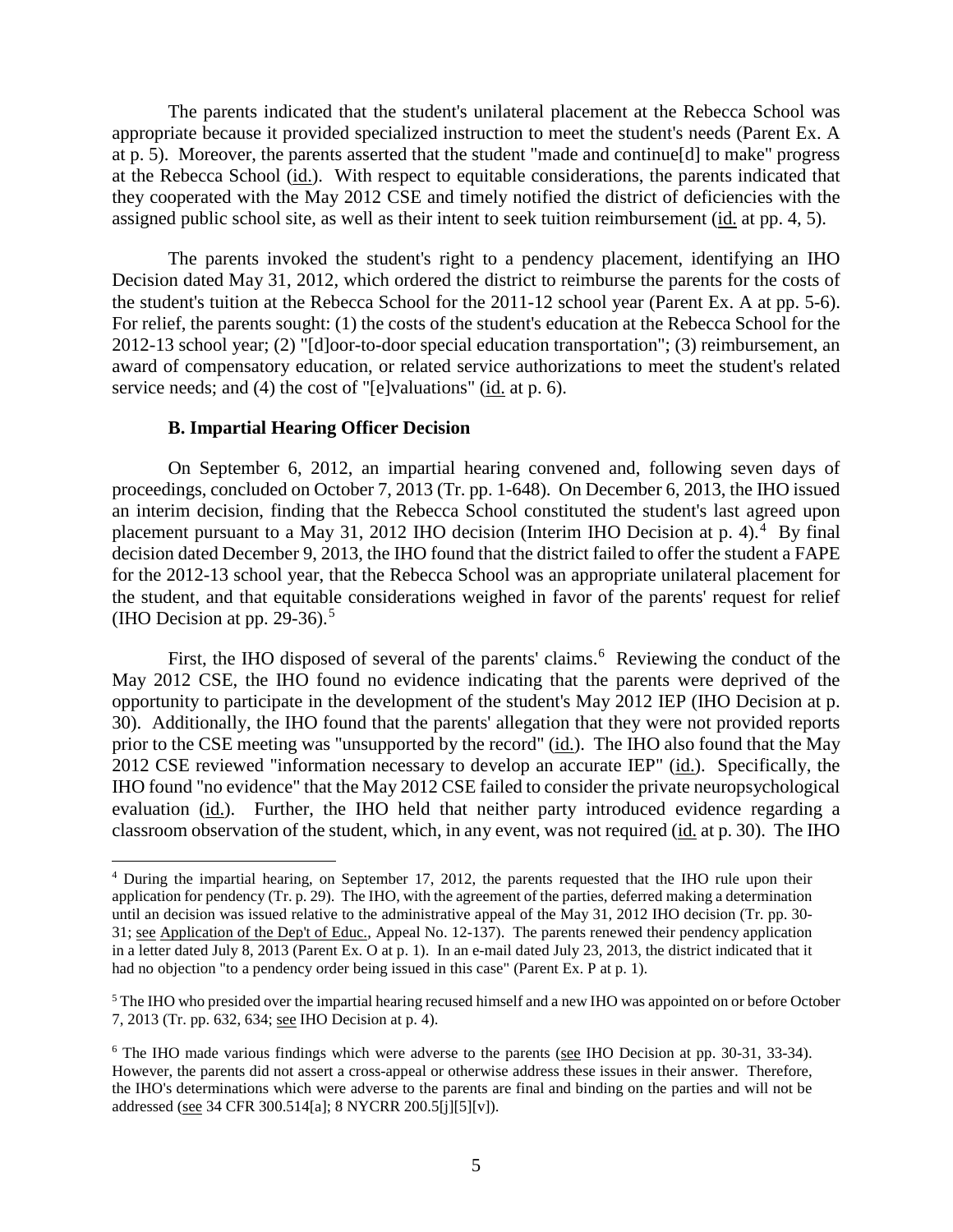also "discount[ed] the various claims made by the parent[s] concerning" the annual goals in the May 2012 IEP (id. at p. 33). The IHO specifically rejected the argument that the annual goals could not be adapted and implemented in a public school because they were specifically designed "for use with the Rebecca School methodology of DIR" (id.). The IHO dismissed testimony from the Rebecca School director on this point, finding that "the goals could be implemented [by the district] even if the language [wa]s technically from the DIR playbook" (id.). The IHO further found that, in developing the student's annual goals, the May 2012 CSE properly relied upon a December 2011 progress report because it was the student's most current progress report and, further, one of the authors of the report was "instrumental" in facilitating the discussion of the student's annual goals at the CSE meeting (id.). Finally, the IHO did not find it relevant that the student "later met" some of the goals identified in this progress report (id.).

Turning to the CSE's recommendation of a 6:1+1 program, the IHO "view[ed] with skepticism" the contentions of the Rebecca School personnel that such a classroom could not provide the student with sufficient support (IHO Decision at p. 31). The IHO declined to consider the parents' claims related to the student's sensory needs because, no such claims were contained in the due process complaint notice (id.). The IHO also determined that testimony related to the student's difficulty with transitions was "countered" by "credible testimony from . . . district witnesses" (id.). The IHO further "discount [ed]" the opinion of a private neuropsychologist claiming that moving the student from the Rebecca School to a public school would be "detrimental" for the student (id.).

However, with respect to the appropriateness of "the size of the [6:1+1] class" and whether the student would have "sufficient opportunity" for 1:1 instruction, the IHO found that these topics were "largely sidestepped" at the May 2012 CSE meeting (IHO Decision at p. 31). The IHO further found that the May 2012 CSE placed the student into a preconceived classroom ratio without considering his individual needs (id.). Citing testimony by the district school psychologist on this point, the IHO concluded that the May 2012 CSE's "failure to keep an open mind as to whether additional support might be appropriate" for the student amounted to predetermination (id. at p. 32). The IHO further found that the district failed to include parent counseling and training on the IEP, thus "utterly [failing] to meet the requirements set forth [in State] regulation[s]" (id.). Together, the IHO concluded that these deficiencies amounted to a denial of a FAPE (id. at pp. 32-33).

The IHO rejected all of the parents' claims regarding the assigned public school site (IHO Decision at p. 33). The IHO credited testimony from a special education teacher at the assigned public school describing the "strategies incorporated in the classroom," including transition activities (id.). The IHO further "credit[ed]" both the teacher's "description of a separate speech and language room where only one student receive[d] services at a time" and her testimony regarding "a secluded hallway" where OT took place (id. at p. 34).

The IHO also determined that the parents satisfied their burden to establish that the Rebecca School was an appropriate unilateral placement for the student for the 2012-13 school year (IHO Decision at pp. 34-35). The IHO credited the testimony of a private neuropsychologist who opined that the student "needed to be in a small school that specialize<sup>[d]</sup> in [the] education of extremely low functioning autistic individuals" (id. at p. 34). The IHO found that the student had substantial OT and sensory needs that were appropriately addressed at the Rebecca School through OT services, "sensory gyms, equipment, sensory breaks, and [a] sensory diet" (id. at pp. 34-35).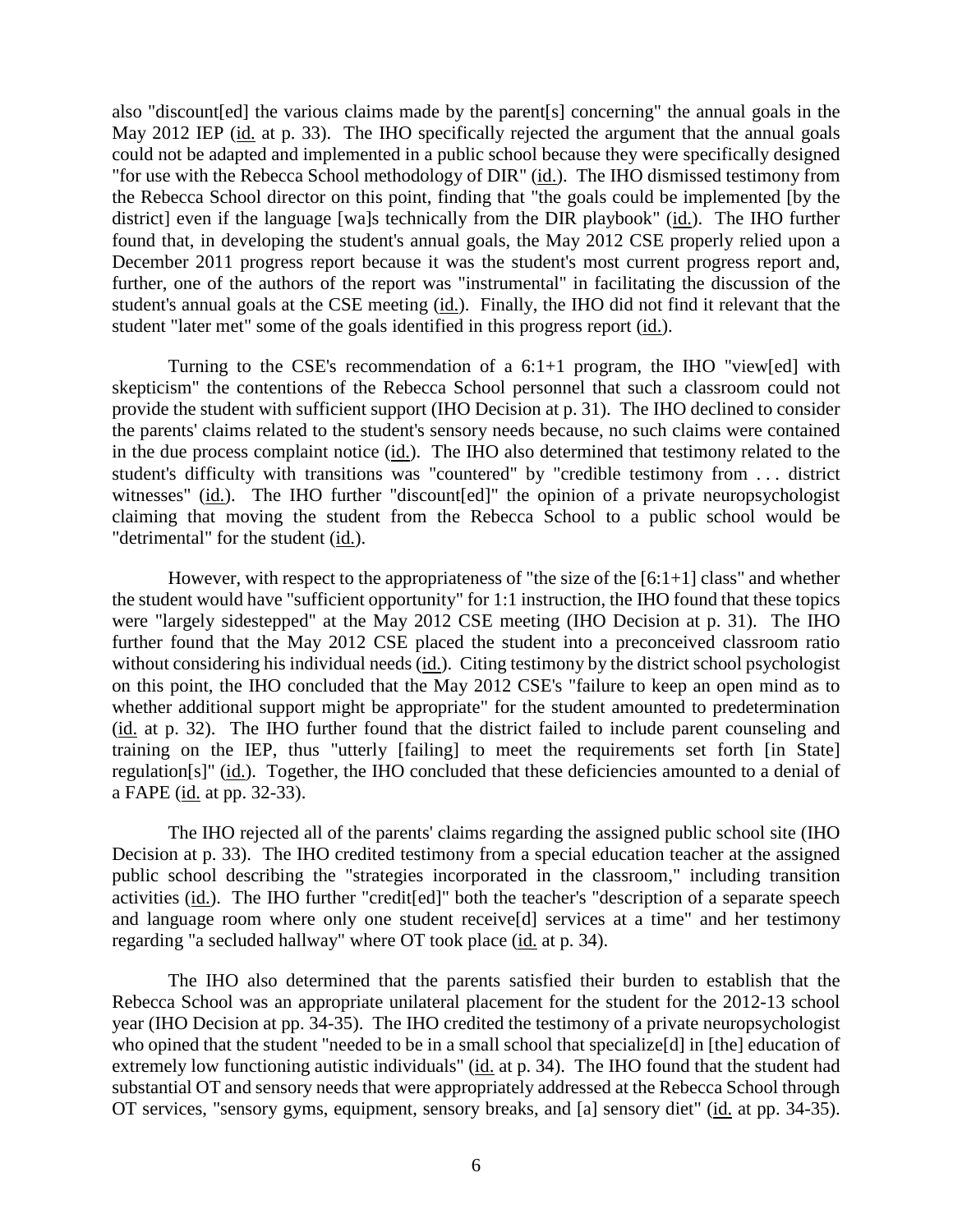The IHO further found that the student made verbal progress and demonstrated an increased ability to "sit and attend" to classroom tasks, as well as request sensory input when needed (id.). The IHO also observed that the student made progress in his peer interactions (id.).

Finally, the IHO found that "equitable considerations d[id] not operate to deny or reduce an award of tuition payment" (IHO Decision at p. 36, see id. at pp. 35-36). Accordingly, the IHO ordered the district to reimburse the parents for the costs of the student's tuition at the Rebecca School for the 2012-13 school year (id. at p. 36).

## **IV. Appeal for State-Level Review**

The district appeals, seeking to overturn the IHO's determinations that the district failed to offer the student a FAPE for the 2012-13 school year, that the Rebecca School was an appropriate unilateral placement for the student, and that equitable considerations weighed in favor of the parents' request for relief.

The district argues that a 6:1+1 placement with related services was appropriate to meet the student's needs. The district asserts that the IHO erred in determining that the May 2012 CSE "largely sidestepped" the issues of class size and 1:1 support. The district contends that the IHO erred in determining that the May 2012 CSE predetermined the student's May 2012 IEP and asserts that the CSE considered several options for the student before concluding that a 6:1+1 placement was appropriate. The district also asserts that the IHO erred in determining that the May 2012 CSE's failure to include parent counseling and training on the IEP warranted a finding that the district failed to offer the student a FAPE.

The district also contends that the IHO erred in determining that the Rebecca School was an appropriate unilateral placement because the Rebecca School did not provide the student with related services during the summer 2012. The district further contends that equitable considerations do not weigh in favor of the parents' sought relief because the parents did not inform the district about any perceived deficiencies with the May 2012 IEP when they informed the district of their intent to unilaterally place the student at the Rebecca School.

In an answer, the parents argue that the IHO correctly found that the district denied the student a FAPE for the 2012-13 school year, that the Rebecca School was an appropriate unilateral placement, and that equitable considerations weighed in favor of awarding the parents the costs of the student's tuition. Additionally, the parents argue that the district's appeal is moot given that all of the reimbursement relief sought by the parents has been achieved by virtue of pendency.

## **V. Applicable Standards**

Two purposes of the IDEA (20 U.S.C. §§ 1400-1482) are (1) to ensure that students with disabilities have available to them a FAPE that emphasizes special education and related services designed to meet their unique needs and prepare them for further education, employment, and independent living; and (2) to ensure that the rights of students with disabilities and parents of such students are protected (20 U.S.C. § 1400[d][1][A]-[B]; see generally Forest Grove Sch. Dist. v. T.A., 557 U.S. 230, 239 [2009]; Bd. of Educ. v. Rowley, 458 U.S. 176, 206-07 [1982]).

A FAPE is offered to a student when (a) the board of education complies with the procedural requirements set forth in the IDEA, and (b) the IEP developed by its CSE through the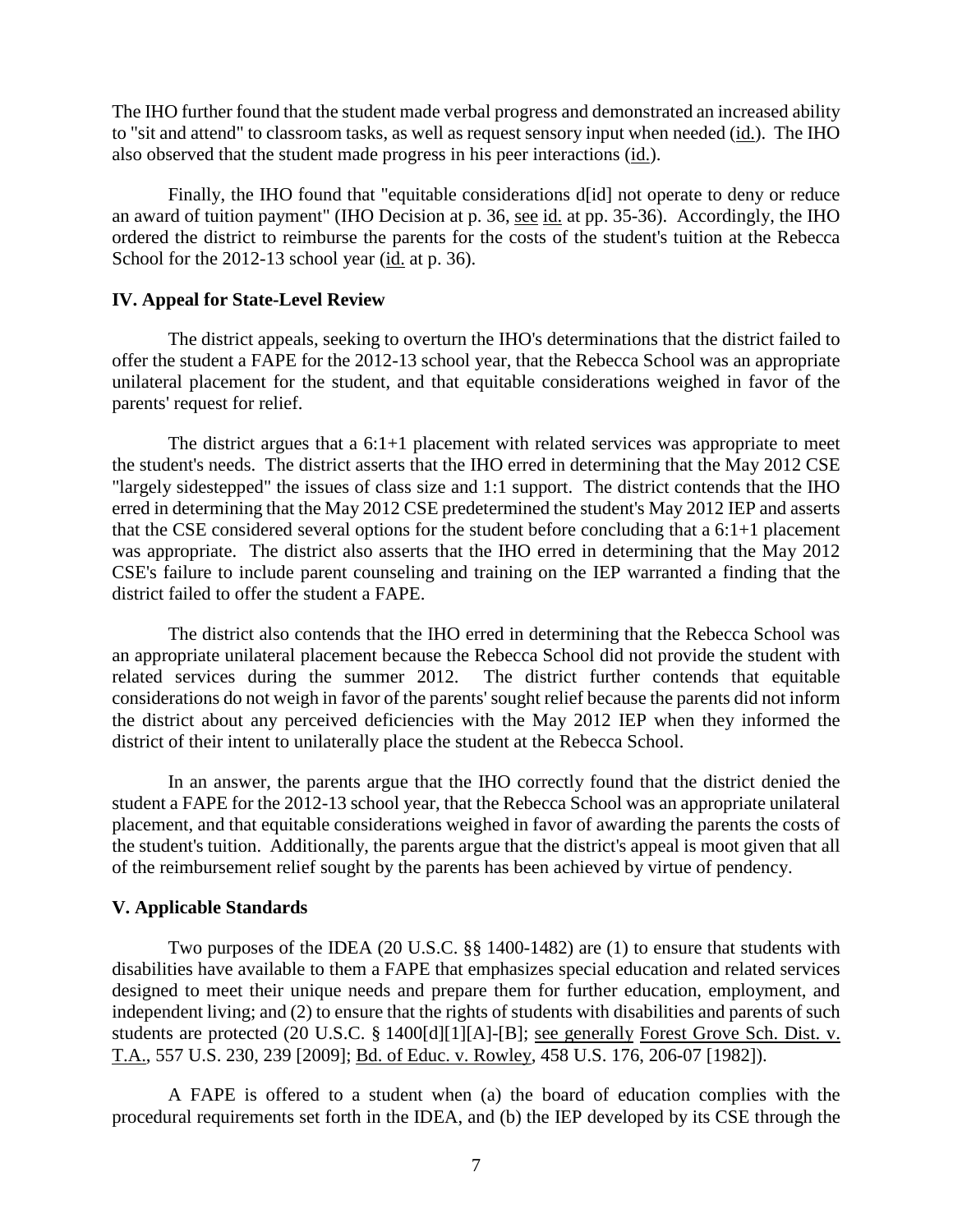IDEA's procedures is reasonably calculated to enable the student to receive educational benefits (Rowley, 458 U.S. at 206-07; R.E. v. New York City Dep't. of Educ., 694 F.3d 167, 189-90 [2d Cir. 2012]; M.H. v. New York City Dep't of Educ., 685 F.3d 217, 245 [2d Cir. 2012]; Cerra v. Pawling Cent. Sch. Dist., 427 F.3d 186, 192 [2d Cir. 2005]). "'[A]dequate compliance with the procedures prescribed would in most cases assure much if not all of what Congress wished in the way of substantive content in an IEP'" (Walczak v. Florida Union Free Sch. Dist., 142 F.3d 119, 129 [2d Cir. 1998], quoting Rowley, 458 U.S. at 206; see T.P. v. Mamaroneck Union Free Sch. Dist., 554 F.3d 247, 253 [2d Cir. 2009]). While the Second Circuit has emphasized that school districts must comply with the checklist of procedures for developing a student's IEP and indicated that "[m]ultiple procedural violations may cumulatively result in the denial of a FAPE even if the violations considered individually do not" (R.E., 694 F.3d at 190-91), the Court has also explained that not all procedural errors render an IEP legally inadequate under the IDEA (M.H., 685 F.3d at 245; A.C. v. Bd. of Educ., 553 F.3d 165, 172 [2d Cir. 2009]; Grim v. Rhinebeck Cent. Sch. Dist., 346 F.3d 377, 381 [2d Cir. 2003]; Perricelli v. Carmel Cent. Sch. Dist., 2007 WL 465211, at \*10 [S.D.N.Y. Feb. 9, 2007]). Under the IDEA, if procedural violations are alleged, an administrative officer may find that a student did not receive a FAPE only if the procedural inadequacies (a) impeded the student's right to a FAPE, (b) significantly impeded the parents' opportunity to participate in the decision-making process regarding the provision of a FAPE to the student, or (c) caused a deprivation of educational benefits (20 U.S.C. § 1415[f][3][E][ii]; 34 CFR 300.513[a][2]; 8 NYCRR 200.5[j][4][ii]; Winkelman v. Parma City Sch. Dist., 550 U.S. 516, 525-26 [2007]; R.E., 694 F.3d at 190; M.H., 685 F.3d at 245; A.H. v. Dep't of Educ., 394 Fed. App'x 718, 720, 2010 WL 3242234 [2d Cir. Aug. 16, 2010]; E.H. v. Bd. of Educ., 2008 WL 3930028, at \*7 [N.D.N.Y. Aug. 21, 2008], aff'd, 361 Fed. App'x 156, 2009 WL 3326627 [2d Cir. Oct. 16, 2009]; Matrejek v. Brewster Cent. Sch. Dist., 471 F. Supp. 2d 415, 419 [S.D.N.Y. 2007], aff'd, 293 Fed. App'x 20, 2008 WL 3852180 [2d Cir. Aug. 19, 2008]).

The IDEA directs that, in general, an IHO's decision must be made on substantive grounds based on a determination of whether the student received a FAPE (20 U.S.C. § 1415[f][3][E][i]). A school district offers a FAPE "by providing personalized instruction with sufficient support services to permit the child to benefit educationally from that instruction" (Rowley, 458 U.S. at 203). However, the "IDEA does not itself articulate any specific level of educational benefits that must be provided through an IEP" (Walczak, 142 F.3d at 130; see Rowley, 458 U.S. at 189). The statute ensures an "appropriate" education, "not one that provides everything that might be thought desirable by loving parents" (Walczak, 142 F.3d at 132, quoting Tucker v. Bay Shore Union Free Sch. Dist., 873 F.2d 563, 567 [2d Cir. 1989] [citations omitted]; see Grim, 346 F.3d at 379). Additionally, school districts are not required to "maximize" the potential of students with disabilities (Rowley, 458 U.S. at 189, 199; Grim, 346 F.3d at 379; Walczak, 142 F.3d at 132). Nonetheless, a school district must provide "an IEP that is 'likely to produce progress, not regression,' and . . . affords the student with an opportunity greater than mere 'trivial advancement'" (Cerra, 427 F.3d at 195, quoting Walczak, 142 F.3d at 130 [citations omitted]; see T.P., 554 F.3d at 254; P. v. Newington Bd. of Educ., 546 F.3d 111, 118-19 [2d Cir. 2008]; Perricelli, 2007 WL 465211, at \*15). The IEP must be "reasonably calculated to provide some 'meaningful' benefit" (Mrs. B. v. Milford Bd. of Educ., 103 F.3d 1114, 1120 [2d Cir. 1997]; see Rowley, 458 U.S. at 192). The student's recommended program must also be provided in the least restrictive environment (LRE) (20 U.S.C. § 1412[a][5][A]; 34 CFR 300.114[a][2][i], 300.116[a][2]; 8 NYCRR 200.1[cc], 200.6[a][1]; see Newington, 546 F.3d at 114; Gagliardo v. Arlington Cent. Sch. Dist., 489 F.3d 105, 108 [2d Cir. 2007]; Walczak, 142 F.3d at 132; G.B. v. Tuxedo Union Free Sch. Dist., 751 F. Supp. 2d 552, 573-80 [S.D.N.Y. 2010], aff'd, 486 Fed. App'x 954, 2012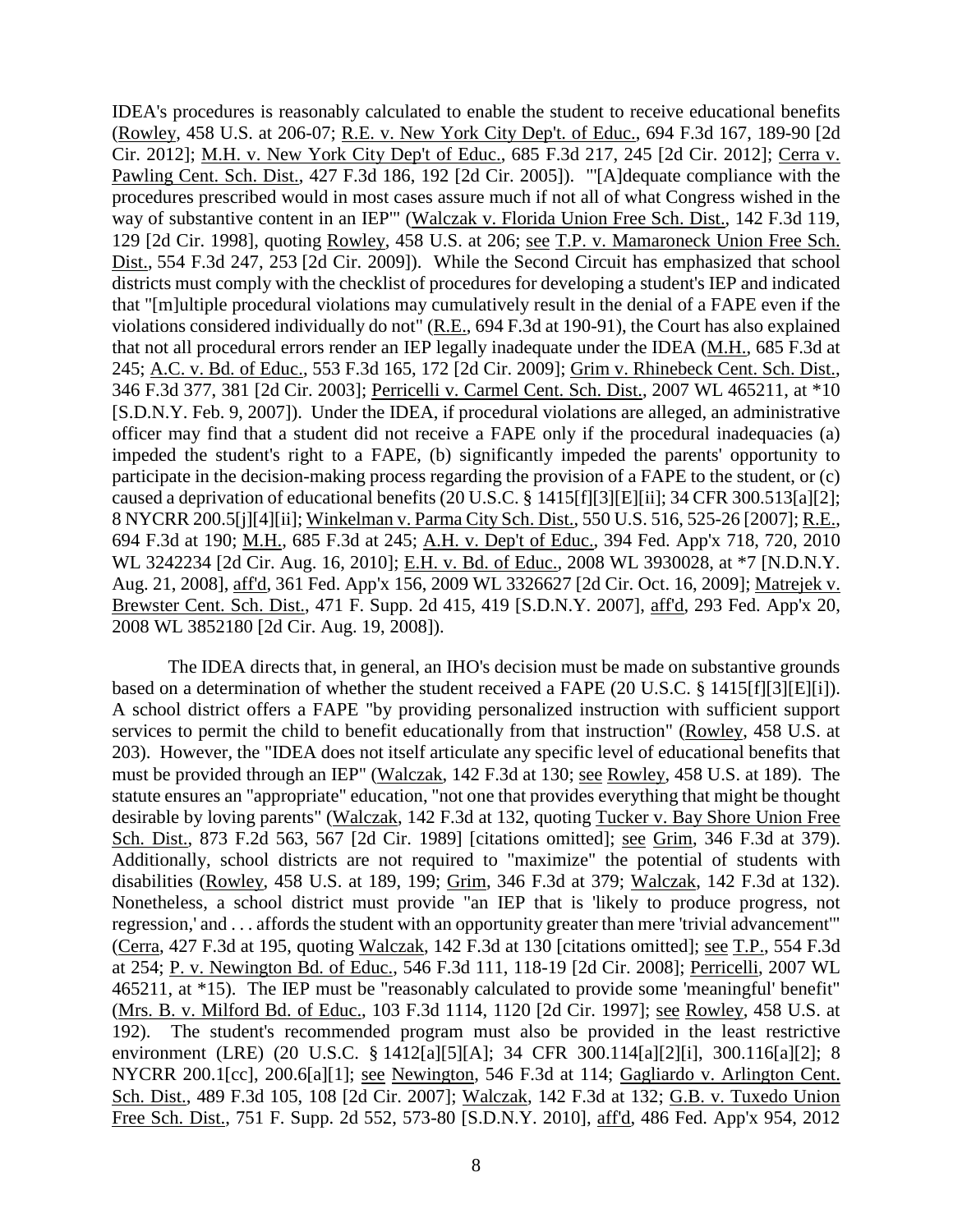WL 4946429 [2d Cir. Oct. 18, 2012]; E.G. v. City Sch. Dist. of New Rochelle, 606 F. Supp. 2d 384, 388 [S.D.N.Y. 2009]; Patskin v. Bd. of Educ., 583 F. Supp. 2d 422, 428 [W.D.N.Y. 2008]).

An appropriate educational program begins with an IEP that includes a statement of the student's present levels of academic achievement and functional performance (see 34 CFR 300.320[a][1]; 8 NYCRR 200.4[d][2][i]; Tarlowe v. New York City Bd. of Educ., 2008 WL 2736027, at \*6 [S.D.N.Y. July 3, 2008] [noting that a CSE must consider, among other things, the "results of the initial evaluation or most recent evaluation" of the student, as well as the "'academic, developmental, and functional needs'" of the student]), establishes annual goals designed to meet the student's needs resulting from the student's disability and enable him or her to make progress in the general education curriculum (see 34 CFR 300.320[a][2][i]; 8 NYCRR 200.4[d][2][iii]), and provides for the use of appropriate special education services (see 34 CFR 300.320[a][4]; 8 NYCRR 200.4[d][2][v]; see also Application of the Dep't of Educ., Appeal No. 07-018; Application of a Child with a Disability, Appeal No. 06-059; Application of the Dep't of Educ., Appeal No. 06-029; Application of a Child with a Disability, Appeal No. 04-046; Application of a Child with a Disability, Appeal No. 02-014; Application of a Child with a Disability, Appeal No. 01-095; Application of a Child Suspected of Having a Disability, Appeal No. 93-9).

A board of education may be required to reimburse parents for their expenditures for private educational services obtained for a student by his or her parents, if the services offered by the board of education were inadequate or inappropriate, the services selected by the parents were appropriate, and equitable considerations support the parents' claim (Florence County Sch. Dist. Four v. Carter, 510 U.S. 7 [1993]; Sch. Comm. of Burlington v. Dep't of Educ., 471 U.S. 359, 369- 70 [1985]; R.E., 694 F.3d at 184-85; T.P., 554 F.3d at 252). In Burlington, the Court found that Congress intended retroactive reimbursement to parents by school officials as an available remedy in a proper case under the IDEA (471 U.S. at 370-71; see Gagliardo, 489 F.3d at 111; Cerra, 427 F.3d at 192). "Reimbursement merely requires [a district] to belatedly pay expenses that it should have paid all along and would have borne in the first instance" had it offered the student a FAPE (Burlington, 471 U.S. at 370-71; see 20 U.S.C. § 1412[a][10][C][ii]; 34 CFR 300.148).

The burden of proof is on the school district during an impartial hearing, except that a parent seeking tuition reimbursement for a unilateral placement has the burden of proof regarding the appropriateness of such placement (Educ. Law § 4404[1][c]; see R.E., 694 F.3d at 184-85; M.P.G. v. New York City Dep't of Educ., 2010 WL 3398256, at \*7 [S.D.N.Y. Aug. 27, 2010]).

## **VI. Discussion**

#### **A. Predetermination**

The district appeals the IHO's finding that the 6:1+1 special class placement recommended in the IEP was predetermined because it represented a predetermined student-to-adult ratio that did not reflect the student's individual needs.

The consideration of possible recommendations for a student prior to a CSE meeting is not prohibited as long as the CSE understands that changes may occur at the CSE meeting (see T.P., 554 F.3d at 253; Nack v. Orange City Sch. Dist., 454 F.3d 604, 610 [6th Cir. 2006] [noting that "predetermination is not synonymous with preparation"]; Deal v. Hamilton County Bd. of Educ., 392 F.3d 840, 857-60 [6th Cir. 2004]; M.W. v. New York City Dep't of Educ., 869 F. Supp. 2d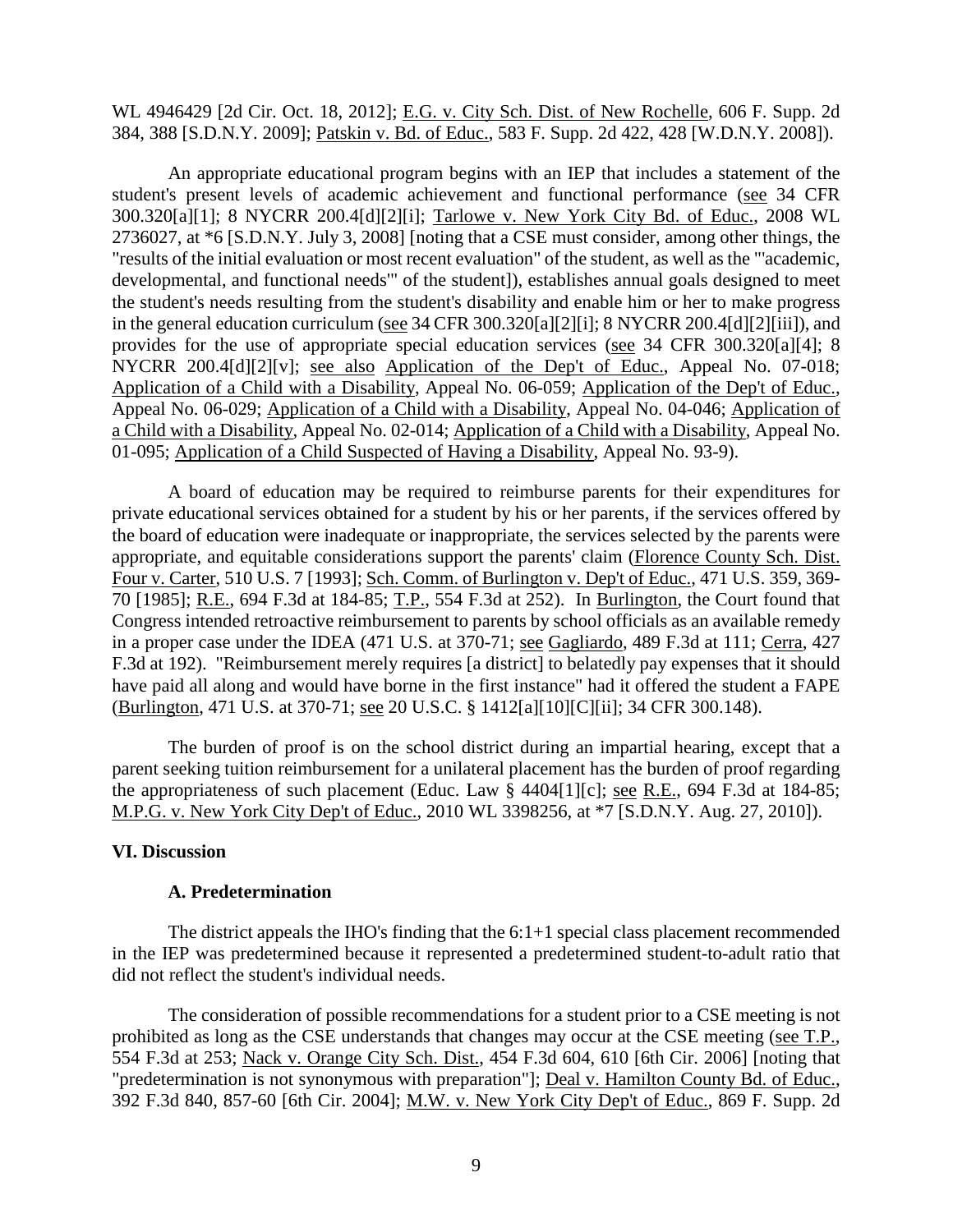320, 333-34 [E.D.N.Y. 2012], aff'd, 725 F.3d 131 [2d Cir. 2013]; D.D-S. v. Southold Union Free Sch. Dist., 2011 WL 3919040, at \*10-11 [E.D.N.Y. Sept. 2, 2011], aff'd, 506 Fed. App'x 80, 2012 WL 6684585 [2d Cir. Dec. 26, 2012]; B.O. v. Cold Spring Harbor Cent. Sch. Dist., 807 F. Supp. 2d 130, 136 [E.D.N.Y. 2011]; see also 34 CFR 300.501[b][1], [3]; 8 NYCRR 200.5[d][1], [2]). A key factor with regard to predetermination is whether the district has "an open mind as to the content of [the student's] IEP" (T.P., 554 F.3d at 253; <u>see D.D-S.</u>, 2011 WL 3919040, at \*10-\*11; R.R. v. Scarsdale Union Free Sch. Dist., 615 F. Supp. 2d 283, 294 [S.D.N.Y. 2009], aff'd 366 Fed. App'x 239, 2010 WL 565659 [2d Cir. Feb. 18, 2010]).

In this case, the hearing record indicates that the May 2012 CSE did not predetermine the student's placement. Specifically, the evidence in the hearing record shows that the May 2012 CSE considered several placement options for the student, including a 12:1 or 12:1+1 special class in a community school with related services or an 8:1+1, 12:1+1, or 12:1+4 special class in a specialized school with related services (Dist. Exs. 2 at p. 11; 3 at p. 5; see Tr. pp. 69-71, 411-12). These options were rejected because they did not offer adequate support to address the student's academic, social/emotional, or speech-language needs, or, in the case of the 12:1+4 special class placement, was too restrictive to address the student's needs (Dist. Exs. 2 at p. 11; 3 at p. 5; see Tr. pp. 70-71).

In developing the student's program for the 2012-13 school year, the May 2012 CSE reviewed a 2011 Rebecca School progress report (Tr. pp. 77, 525; see generally Dist. Ex. 6). According to the district school psychologist, the Rebecca School teacher indicated at the CSE meeting and the district school psychologist confirmed with the Rebecca School that the report was an accurate and recent assessment of the student's abilities (Tr. pp. 77-78; see Dist. Ex. 6 at p. 1). The school psychologist testified and the contemporaneous minutes of the CSE meeting indicated that the May 2012 CSE thoroughly discussed the student's academic skills, strengths, and weaknesses in the areas of reading, math, writing, sensory regulation, social skills, communication, ADL skills, and motor skills (see Tr. pp. 57-58; Dist. Ex. 3 at pp. 1-5). The hearing record additionally reflects that the parent and the Rebecca School teacher provided input into the development of the May 2012 IEP (see Tr. pp. 57-59, 62-63, 81, 479, 525, 531-32, 613- 14).

The May 2012 CSE also developed annual goals and short-term objectives based on the December 2011 Rebecca School progress report, as well as input from the student's then-current Rebecca School teacher and the parents, to address the student's needs in the areas of social skills, communication, attention, sensory regulation, reading, math, activities of daily living (ADL) skills, science, motor planning, visual-spatial processing, and language processing (Dist. Ex. 2 at pp. 2- 7; see Tr. pp. 62-63, 68-69). The minutes of the CSE meeting, as well as the testimonial evidence, reflect that the May 2012 CSE discussed the student's annual goals and short-term objectives (see Tr. pp. 62-63, 68-69; Dist. Ex. 3 at pp. 3-4). He additionally testified that he read the annual goals aloud at the CSE meeting and then asked the Rebecca School teacher whether the annual goals and short-term objectives were appropriate for the upcoming school year (Tr. pp. 62-63, 66-67). The parents testified that the annual goals, targeting the student's speech-language and OT needs, were appropriate (Tr. pp. 615-17).

The parents testified that they shared with the May 2012 CSE their belief that the student required additional support to address his needs, such as additional adults in the classroom (Tr. pp.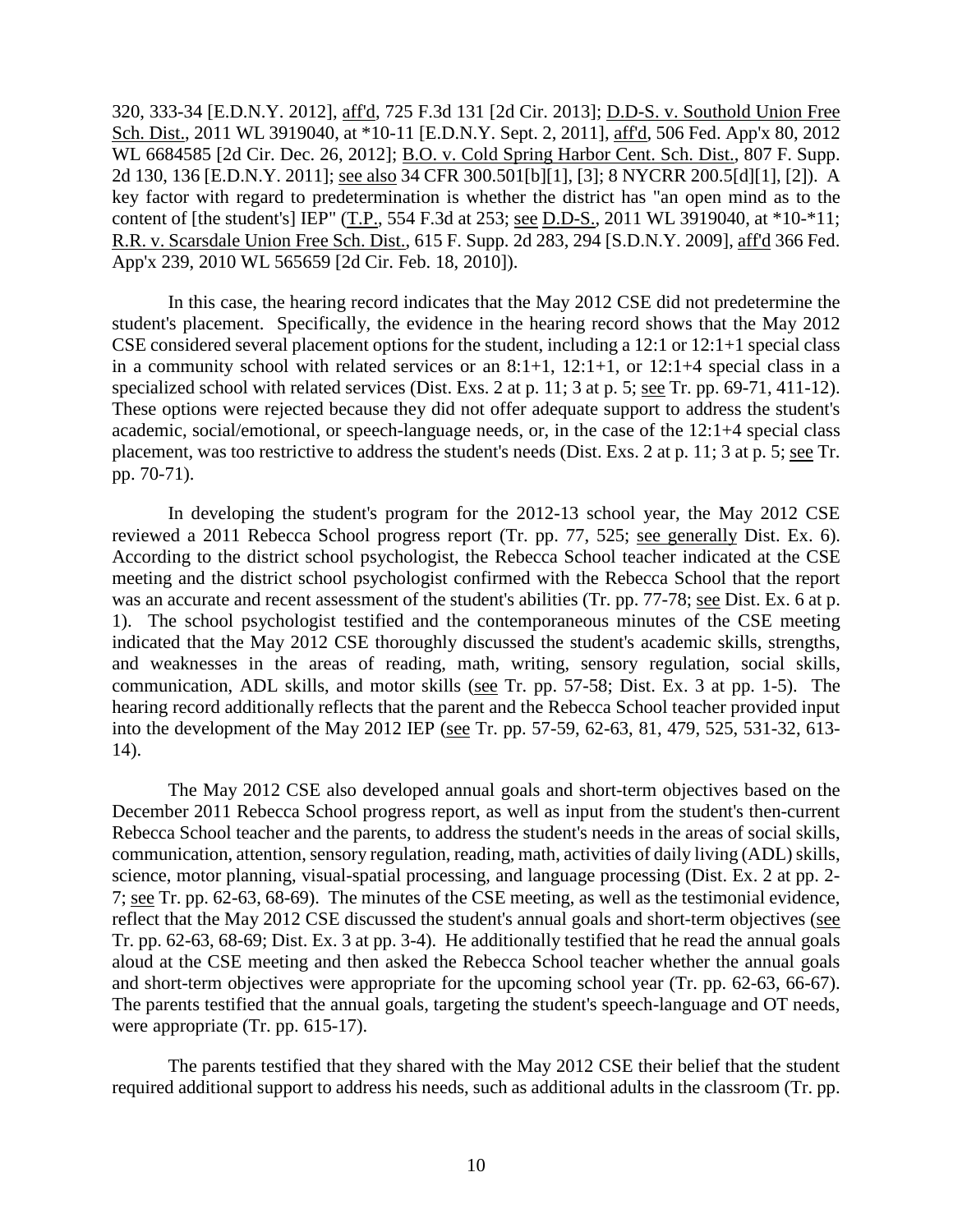613-14).<sup>7</sup> Although the district did not agree with the parents' request for additional adult support, the IDEA does not require districts to accede to parents' program demands (Blackmon v. Springfield R-XII Sch. Dist., 198 F.3d 648, 657-58 [8th Cir. 1999]; see Rowley, 458 U.S. at 205- 06). Specifically, courts have rejected predetermination claims where the parents have actively and meaningfully participated in the development of the IEP or where there was credible evidence that the school district maintained the requisite open mind during the CSE meeting (J.G. v. Kiryas Joel Union Free School District, 2011 WL 1346845, at \*30-31 [S.D.N.Y. Mar. 31, 2011] [rejecting the parents' assertion that the offer of a "cookie-cutter" placement rose to the level of impermissible predetermination]).

As support for his determination that the district predetermined the May 2012 IEP, the IHO cited testimony of the district school psychologist that, although the parents and the student's Rebecca School teacher preferred a student-to-adult ratio similar to the classroom that the student attended at the Rebecca School, the district did not have the "ability to . . . replicate . . . the staffing ratio that [a private] school" might utilize (Tr. pp. 72-74). Initially, that a CSE selected one of the staffing ratios specifically identified in State regulations, a 6:1+1 (8 NYCRR 200.6[h][4][ii][a]), does not, by itself render the program predetermined simply because the district did not recommend the staffing ratio desired by the parents. "[A] school district is not required to provide 'every special service necessary to maximize each handicapped child's potential,'..." Dirocco v. Bd. of Educ. of Beacon City Sch. Dist., 2013 WL 25959, at \*1 [S.D.N.Y. Jan. 2, 2013] [citing Cerra, 427 F.3d at 195 and Walczak, 142 F.3d at 132]). Consistent with the testimony of the school psychologist, the May 2012 CSE was required to consider the student's needs and, if possible, recommend an appropriate special education program and services within the district's continuum of services. If the CSE determined that the student's needs could not be met in such a program, then and only then, would the CSE be required to consider placing the student in a nonpublic school (W.S. v. Rye City Sch. Dist., 454 F. Supp. 2d 134, 148-49 [S.D.N.Y. 2006]; see also 8 NYCRR 200.6[j][1][iii] [providing for the availability of State funds for private schools only where the CSE determines that the student cannot be appropriately educated in a public facility]; T.G. v. New York City Dep't of Educ., 2013 WL 5178300, at \*19-\*20 [S.D.N.Y. Sept. 16, 2013]; A.D. v. New York City Dep't of Educ., 2013 WL 1155570, at \*7-\*8 [Mar. 19, 2013]; S.W. v. New York City Dep't of Educ., 646 F. Supp. 2d 346, 363 [S.D.N.Y. 2009]; Patskin, 583 F. Supp. 2d at 430-31). In this instance, as discussed below, the recommended 6:1+1 special class was appropriate for the student and, as such, the district was not obligated to replicate the Rebecca School classroom ratio or otherwise consider placing the student in a nonpublic school and the district school psychologist's testimony, in part describing this process, does not indicate that the May 2012 CSE predetermined the student's IEP.

In further support of his conclusion that the May 2012 CSE predetermined the student's program for the 2012-13 school year, the IHO "credit[ed]" the testimony of the parents and parents' advocate that the district school psychologist informed them that the level of support available to the student would rest upon which public school site the district assigned the student to attend (IHO Decision at p. 32; Tr. pp. 410-11, 563).<sup>8</sup> The IHO concluded that this testimony revealed

 $<sup>7</sup>$  The parents further testified that, during the meeting, they asked the school psychologist if the CSE's placement</sup> recommendation "was the most that they could offer for [the student]" (Tr. p. 561).

<sup>8</sup> Staffing resources may shift depending on the location, because the number of adults in a particular classroom may very well need to shift depending on the IEP requirements for each child in the room.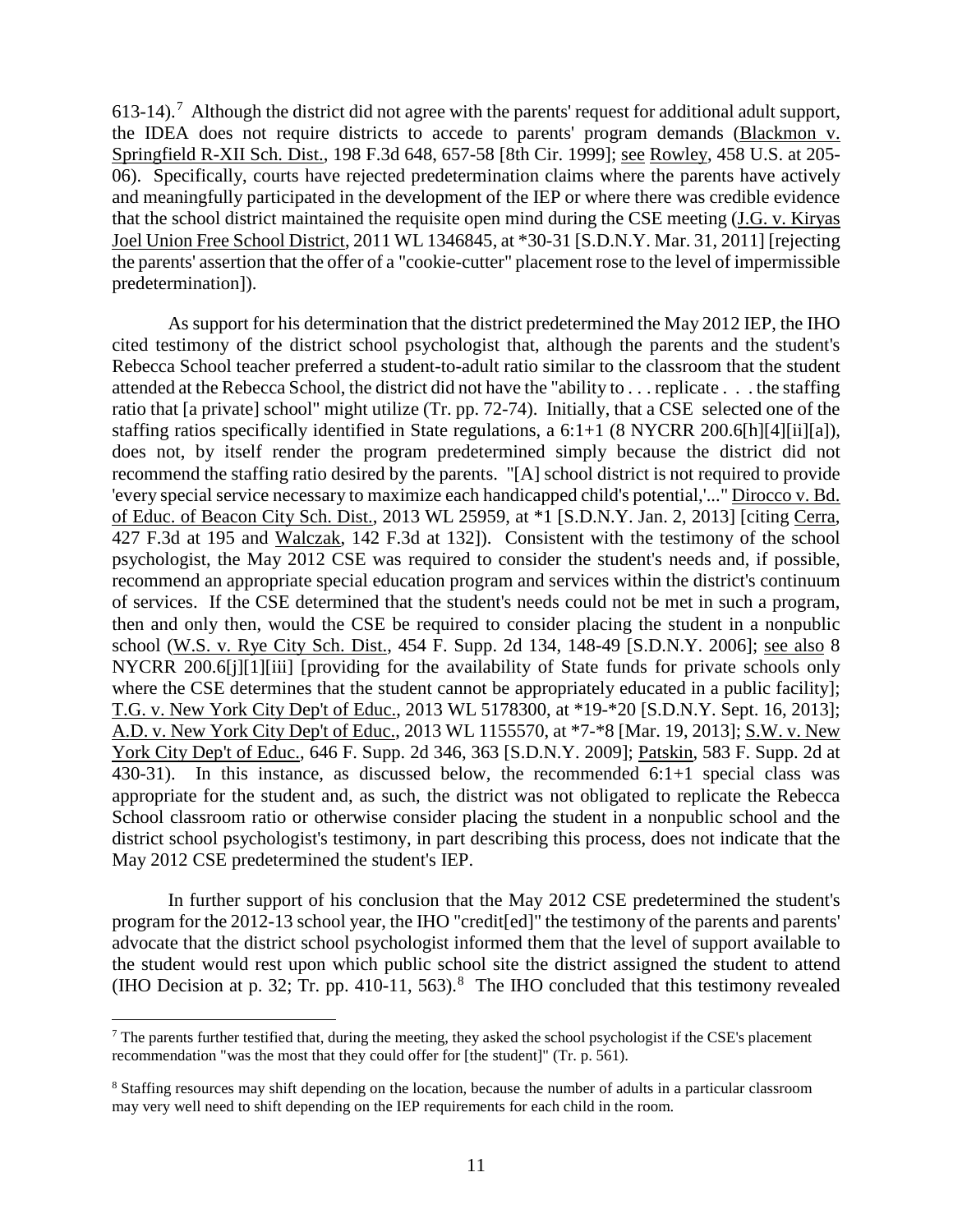that the May 2012 CSE failed to keep an open mind with regard to the recommendation for additional supports for the student's sensory needs (IHO Decision at p. 32). Any speculation about a purported variation in the level of support available at a particular public school site, whether relayed to the parents or not, does not support a conclusion that the district predetermined the student's May 2012 IEP. On the contrary, as discussed further below, the May 2011 IEP provided for various supports to address the student's sensory needs (see Dist. Ex. 2 at pp. 2, 5, 6; see also Tr. p. 59), and the appropriateness of the supports included in the student's May 2012 IEP must be reviewed without consideration for whether or not any particular public school site may or may not have been able to implement the student's IEP (see R.E., 694 F.3d at 186-87; A.M. v. New York City Dep't of Educ., 2013 WL 4056216, at \*13 [S.D.N.Y. Aug. 9, 2013] [noting that the validity of the IEP should be judged on the face of the IEP, rather than from evidence concerning how the IEP might have been implemented]). Therefore, the IHO also erred in determining that comments of the district school psychologist in this case supported a finding that the May 2012 CSE participants predetermined the student's IEP.

#### **B. May 2012 IEP**

#### **1. 6:1+1 Special Class Placement**

Turning from the CSE meeting to the substance of the IEP, the district asserts that the IHO erred in finding that the  $6:1+1$  special class in a specialized school with related services was not appropriate for the student. The district specifically cites the IHO's finding that the "inquiry concerning the size of the class and the question of sufficient opportunity for 1:1 support" was "largely sidestepped at the CSE meeting" (IHO Decision at p. 31). The substance of the IHO's findings in this regard, which were adverse to the district, related more prominently to the IHO's conclusion that the May 2012 CSE predetermined the student's IEP, discussed above. However, since the district has raised the issue on appeal, the appropriateness of the recommended  $6:1+1$ special class for the student is duly addressed.

The evidence in the hearing record shows that, consistent with the student's needs as identified in the IEP and in conformity with State regulations, the May 2012 CSE recommended a 12-month school year program in a 6:1+1 special class in a specialized school (see Dist. Ex. 2 at p. 7; see also Tr. pp. 60-62). State regulations provide that a 6:1+1 special class placement is designed for students "whose management needs are determined to be highly intensive[ ] and requiring a high degree of individualized attention and intervention" (8 NYCRR 200.6[h][4][ii][a]). According to the evidence in the hearing record, at the time of the May 2012 CSE meeting, the student exhibited such "highly intensive" management needs (see Dist. Ex. 2 at pp. 1-2). The district school psychologist testified that the May 2012 CSE recommended a 12 month school year in a 6:1+1 special class placement in a specialized school because the student required a significant amount of support and the recommended program would offer the student specialized instruction within a structured and small group setting (Tr. p. 61-62, 81).

The Rebecca School teacher, who attended the May 2012 CSE meeting, testified that a 6:1+1 special class was not appropriate because the student required more individualized teacher attention and sensory support than available in such a setting (Tr. pp. 528-29; see Dist. Ex. 2 at p. 12). However, the student's needs and abilities, described in the December 2011 Rebecca School progress report, were consistent with those reflected in the student's May 2012 IEP present levels of performance and with the recommendation for a 6:1+1 special class with related services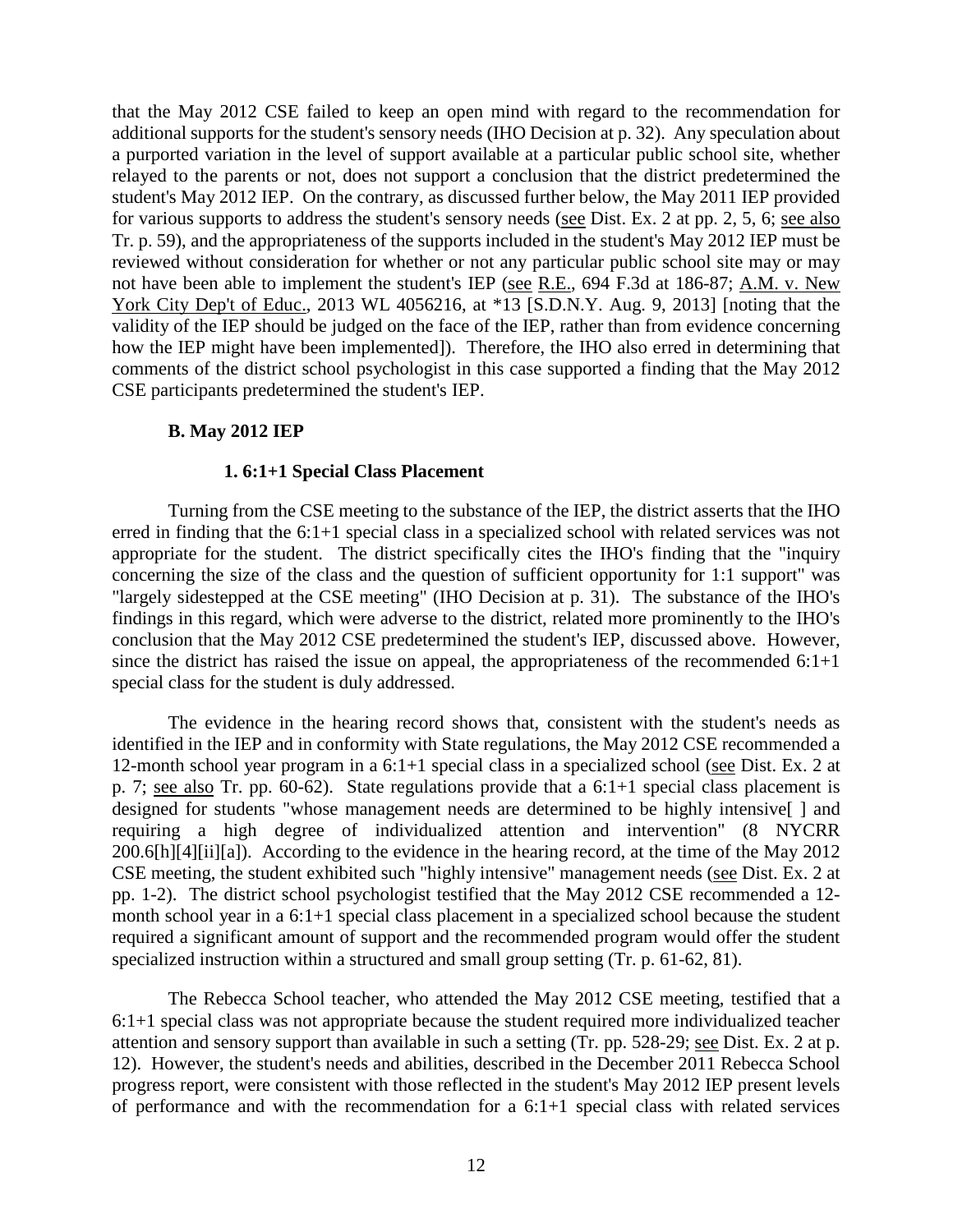(compare Dist. Ex. 6 at pp. 1-7, with Dist. Ex. 2 at pp. 1-2, 7). Based upon the 2011 Rebecca School progress report and input from the Rebecca School teacher, and as reflected in the minutes of the CSE meeting, the May 2012 IEP present levels of performance indicated that the student communicated primarily with one word utterances and gestures and was clear and direct regarding his needs and requests (compare Dist. Exs. 3 at p. 2; 6 at pp. 1-2, 7, with Dist. Ex. 2 at p. 1; see Tr. pp. 57-58). Consistent with the December 2011 the Rebecca School progress report, with respect to social skills, the May 2012 IEP indicated the student developed "strong relationships" with teachers but required adult support with peer interactions (compare Dist. Ex. 6 at p. 2, with Dist. Ex. 2 at p. 1). Also, as noted in the December 2011 Rebecca School progress report, the May 2012 IEP indicated that the student demonstrated significant difficulties with sensory regulation when he became frustrated and his needs were misunderstood (compare Dist. Ex. 6 at p. 1, with Dist. Ex. 2 at p. 1). The December 2011 Rebecca School progress report and the May 2012 IEP also indicated that the student would remove himself from an activity and take a short break when experiencing difficulties with sensory regulation and then rejoin the group when ready (compare Dist. Ex. 2 at p. 1, with Dist. Ex. 6 at p. 1). In addition, the present levels of performance, as reflected in the minutes of the CSE meeting, indicated that the student followed one word directions, recognized his own name, and identified colors, shapes, letters, and numbers 1 through 10 (compare Dist. Ex. 2 at p. 1, with Dist. Ex. 3 at p. 3). This description of the student's needs is consistent with the level of support available in a 6:1+1 special class setting together with related services.

The district school psychologist testified that the annual goals were appropriate for the student and that a teacher could implement the annual goals within a 6:1+1 special class setting (Tr. p. 69). Furthermore, the hearing record supports the conclusion that a special education teacher in a 6:1+1 special class would be able to provide the needed accommodations and modifications to instruction required by the student. To address the student's management needs related to academics, sensory processing, and social/emotional functioning, the May 2012 CSE recommended accommodations and strategies including visual prompts and cues, verbal prompts and cues, repetition, practice and review, use of manipulatives, access to sensory tools and strategies, sensory breaks, and transition warnings and transition songs (Dist. Ex. 2 at p. 2; see Tr. p 59). Thus, contrary to the testimony of the Rebecca School teacher that the district program would not provide the student with adequate support regarding his sensory needs, the May 2012 IEP addressed these needs by recommending specific accommodations for the teacher to implement, as well as OT services.

Furthermore, in addition to the May 2012 CSE's recommendation of a 6:1+1 special class, the CSE recommended related services to support this placement in the form of two 30-minute sessions per week of individual speech-language therapy, one 30-minute session per week of speech-language therapy in a group (3:1), two 30-minute sessions per week of individual OT, and one 30-minute session per week of OT in a group (3:1) that would address the student's needs related to receptive, expressive, and pragmatic language, as well as his motor skills (see Dist. Ex. 2 at p. 7). The school psychologist testified that the May 2012 CSE discussed the student's need for continuing speech-language therapy and OT (Tr. pp. 67-68). In addition, according to the district school psychologist, the May 2012 CSE considered the frequency of speech-language and OT services the student received at the Rebecca School (Tr. p. 68).

Upon review of the hearing record, the May 2012 CSE's recommendation of a 6:1+1 special class in a specialized school, together with appropriate related services, was reasonably calculated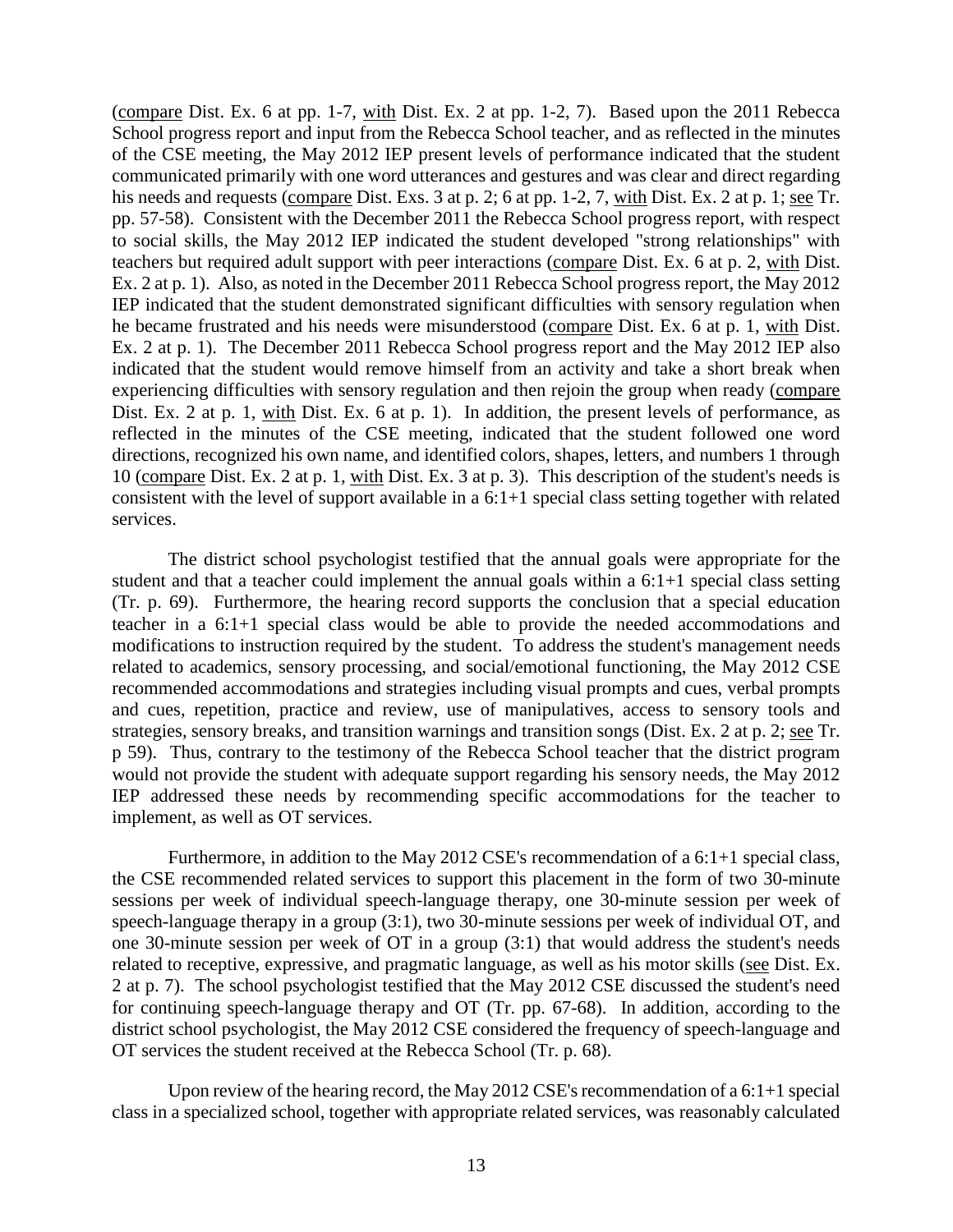to address the student's significant needs related to academics, sensory processing, ADL skills, language processing, motor skills, and social skills.

## **2. Parent Counseling and Training**

The parents object to the CSE's failure to include on the IEP, or provide, parent counseling and training. State regulations require that an IEP indicate the extent to which parent training will be provided to parents, when appropriate (8 NYCRR 200.4[d][2][v][b][5]). State regulations further provide for the provision of parent counseling and training for the purpose of enabling parents of students with autism to perform appropriate follow-up intervention activities at home (8 NYCRR 200.13[d]). Parent counseling and training is defined as: "assisting parents in understanding the special needs of their child; providing parents with information about child development; and helping parents to acquire the necessary skills that will allow them to support the implementation of their child's individualized education program" (8 NYCRR 200.1[kk]; see 34 CFR 300.34[c][8]). However, courts have held that a failure to include parent counseling and training on an IEP does not constitute a denial of a FAPE where a district provided "comprehensive parent training component" that satisfied the requirements of the State regulation (see R.E., 694 F.3d at 191; M.M. v. New York City Dep't of Educ., 583 F. Supp. 2d 498, 509 [S.D.N.Y. 2008]). The Second Circuit has explained that "because school districts are required by [8 NYCRR] 200.13(d) to provide parent counseling, they remain accountable for their failure to do so no matter the contents of the IEP. Parents can file a complaint at any time if they feel they are not receiving this service" (R.E., 694 F.3d at 191; see M.W. v. New York City Dep't of Educ., 725 F.3d 131, 141-42 [2d Cir. 2013]). The Second Circuit further explained that "[t]hough the failure to include parent counseling in the IEP may, in some cases (particularly when aggregated with other violations), result in a denial of a FAPE, in the ordinary case that failure, standing alone, is not sufficient to warrant reimbursement" (R.E., 694 F.3d at 191).

The hearing record reflects that the student's previous IEP, dated May 11, 2011, was also the subject of an impartial hearing (see Parent Exs. B at p. 4; N at p. 3). The parents' due process complaint notice in that proceeding contained an allegation that the district failed to include parent counseling and training in the student's May 2011 IEP (see Parent Ex. N. at p. 3). Although the IHO's decision did not address that claim, the SRO found that the district denied the student a FAPE on multiple grounds, including the CSE's failure to recommend parent counseling and training in the student's May 2011 IEP (Parent Ex. N. at pp. 16-17; see also Parent Ex. B). Although the SRO's decision in that proceeding post-dated the parents' due process complaint notice in the instant matter, the district was on notice of the parents' allegation by virtue of the due process complaint relative to the May 2011 IEP (see Parent Ex. N at pp. 3, 23). Despite this notice, the district once again failed to include parent counseling and training in the student's May 2012 IEP and provided no explanation for its failure to do so at the impartial hearing (see generally Dist. Ex. 2). Moreover, the district failed to take advantage of yet another opportunity to correct this omission during the resolution period following the instant due process complaint notice. Such continued failures to identify parent counseling and training services on the student's IEP suggests, not an unintentional oversight, but a knowing violation of the applicable State and federal regulations that require the district to place parent counseling and training on the student's IEP.

However, in spite of the district's apparent intransigence, there is no indication in the hearing record that the failure to place parent counseling and training on the IEP resulted in a denial of a FAPE. Therefore, although the May 2012 CSE's failure to recommend parent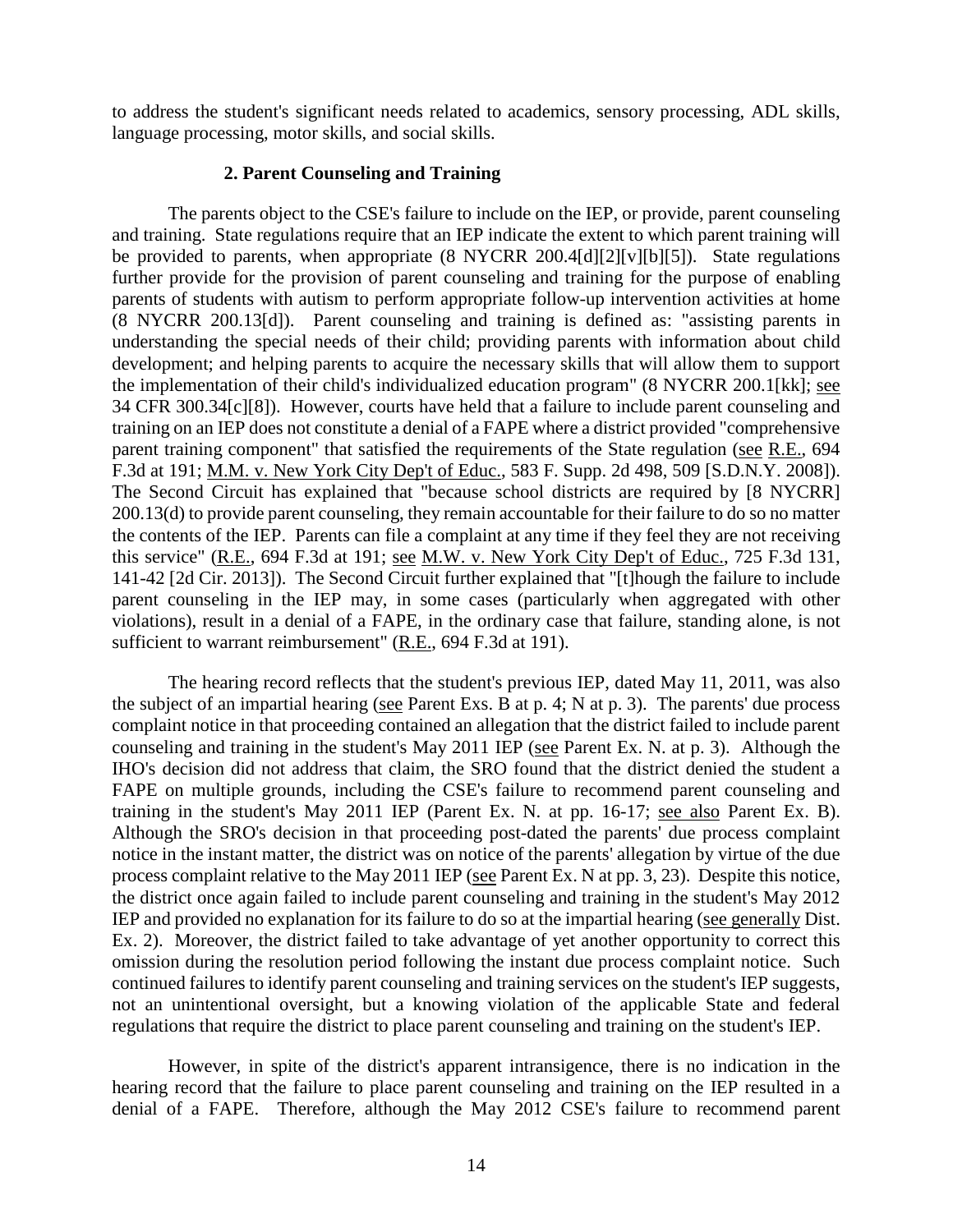counseling and training in the student's IEP constituted a violation of State regulation, this violation alone does not support a finding that the district failed to offer the student a FAPE (R.E., 694 F.3d at 191; see also F.L. v. New York City Dep't of Educ., 2014 WL 53264, at \*4 [2d Cir. Jan. 8, 2014]; C.F. v. New York City Dep't of Educ., 2011 WL 5130101, at \*10 [S.D.N.Y. Oct. 28, 2011]; see also M.W., 725 F.3d at 141-42).

To be clear, however, the district cannot continue to flout its legal obligation to include parent counseling and training on the student's IEP. Therefore, I will order that, when the next CSE reconvenes, the district shall consider whether the related service of parent counseling and training is required to enable the student to benefit from instruction and, after due consideration, provide the parents with prior written notice on the form prescribed by the Commissioner that, among other things, specifically describes whether the CSE recommended or refused to recommend parent counseling and training on the student's IEP together with an explanation of the basis for the CSE's recommendation, in conformity with the procedural safeguards of the IDEA and State regulations (34 CFR 300.503[a], [b]; 8 NYCRR 200.1[oo], 200.5[a]).

#### **C. Mootness**

Initially, as asserted by the parents, the hearing record reflects that the district has been required to fund the student's placement at the Rebecca School as a result of its obligation to provide the student with his pendency (stay-put) placement for the duration of these proceedings, including the entirety of the 2012-13 school year for which reimbursement is sought (see Interim IHO Decision at p. 4; Application of the Dep't of Educ., Appeal No. 12-137; see also Tr. pp. 638- 39). As all of the relief sought by the parents has been achieved by virtue of pendency, the challenged May 2012 IEP has expired by its own terms, and planning for the 2013-14 school year should have been completed, the parties' dispute regarding the 2012-13 school year has been rendered moot and the discussion of the parties' arguments, set forth above, is entirely academic. Regardless of the merits of a decision concerning whether the district offered the student a FAPE for the 2012-13 school year, no further meaningful relief may be granted to the parents because they have received all of the relief they seek pursuant to pendency (see Parent Ex. A at p. 6). Even if a determination on the merits demonstrated that the district did not offer the student a FAPE for the 2012-13 school year, in this instance it would have no actual effect on the parties because the 2012-13 school year has expired and the student remains entitled to have his pendency placement—at the Rebecca School—funded by the district through the conclusion of the administrative process (IHO Interim Decision at p. 4). Relief aside from tuition reimbursement, such as special transportation and/or compensatory education was not further addressed in the IHO decision or pursued by either party thereafter. Thus, I agree with the parents' argument that the case has been rendered moot, and the district will be directed to pay for the costs of the Rebecca School, if it has not done so already.

However, in light of recent district court decisions holding that tuition reimbursement cases may, in some circumstances, not be moot even when the requested relief has been achieved as a result of pendency, in the interest of administrative and judicial economy, as set forth above, I have addressed the merits of the district's appeal in the alternative (New York City Dep't of Educ. v. S.A., 2012 WL 6028938, at \*2 [S.D.N.Y. Dec. 4, 2012]; New York City Dep't of Educ. v. V.S., 2011 WL 3273922, at \*9-\*10 [E.D.N.Y. July 29, 2011]; but see V.M. v No. Colonie Cent. Sch. Dist., 2013 WL 3187069, at \*13-\*15 [N.D.N.Y. June 20, 2013] [explaining that claims seeking changes to the student's IEP/educational programing for school years that have since expired are